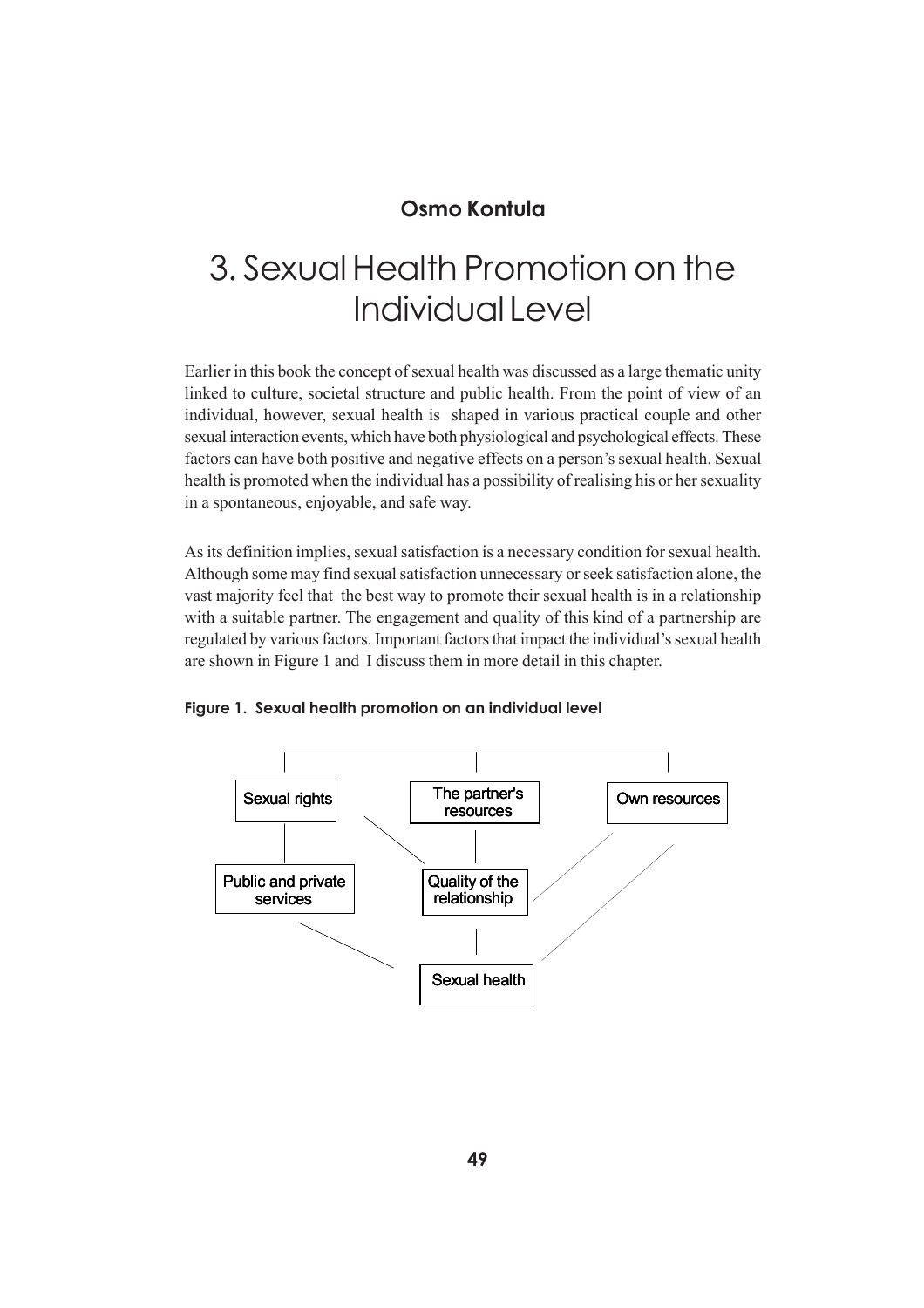Sexual health is determined through a process of interaction situations and couple relationships which in turn are affected by the conditions and norms set by the community and larger cultural environment. In addition, the interaction process is influenced by the characteristics and resources of a person and his/her partner. Adequate sexual rights are a necessary condition for the satisfactory realisation of sexuality. Unsatisfactory sexual relationships may be the result of lack of adequate information, inexperience, functional disturbances or conflicting goals. Public and private services can be used to improve the quality of the sexual relationship and thus the sexual health of the partners.

Professionals in the fields of general social, health and sexual policy all make decisions which impact greatly on sexual health. When they acknowledge the sexual rights of all human beings, the rights of everyone to the services promoting sexual satisfaction will also be granted. These services can create the necessary pre-conditions for forming partnerships and relationships characterised by sexual satisfaction.

Sexual counselling and treatment offer the practical means in an inter-human context of improving an individual's resources, such as knowledge or skills, or providing relief for a physiological ailment. Some resource or property or lack of them means much more to some individuals than others. Problems connected with sexuality and ways to solve them vary according to these individual meanings.

#### Sexual Rights

We have already dealt with sexual rights on a general level. I shall only recapitulate the most common factors related to forming a partnership and with the availability of services.

Culture, society and the community affect sexual interaction by, for instance, through legislation determining the limits of acceptability. They can affect, even censor information that can be disseminated in the general media and information material about sexuality and values and ideals connected with it. This will determine what kind of knowledge and resources people have in forming partnerships, with what kind of partners and how their experiences are going to develop.

The independent sexual choices and activities based on the needs and desires of an individual are limited in some cases by legal sanctions (punishment), in some cases by the reluctance of the partner to fulfil the other partner's wishes, arising from general opinions or values. Sexual choices and activities are limited and often practically blocked by the opinions of family members and other close people about what kind of a partner or sexual life is considered appropriate. The social environment can put pressure on an individual to act against his or her inclinations or desires. Most people avoid contacts with people who are labelled perverts in order to avoid stigmatisation. The basic question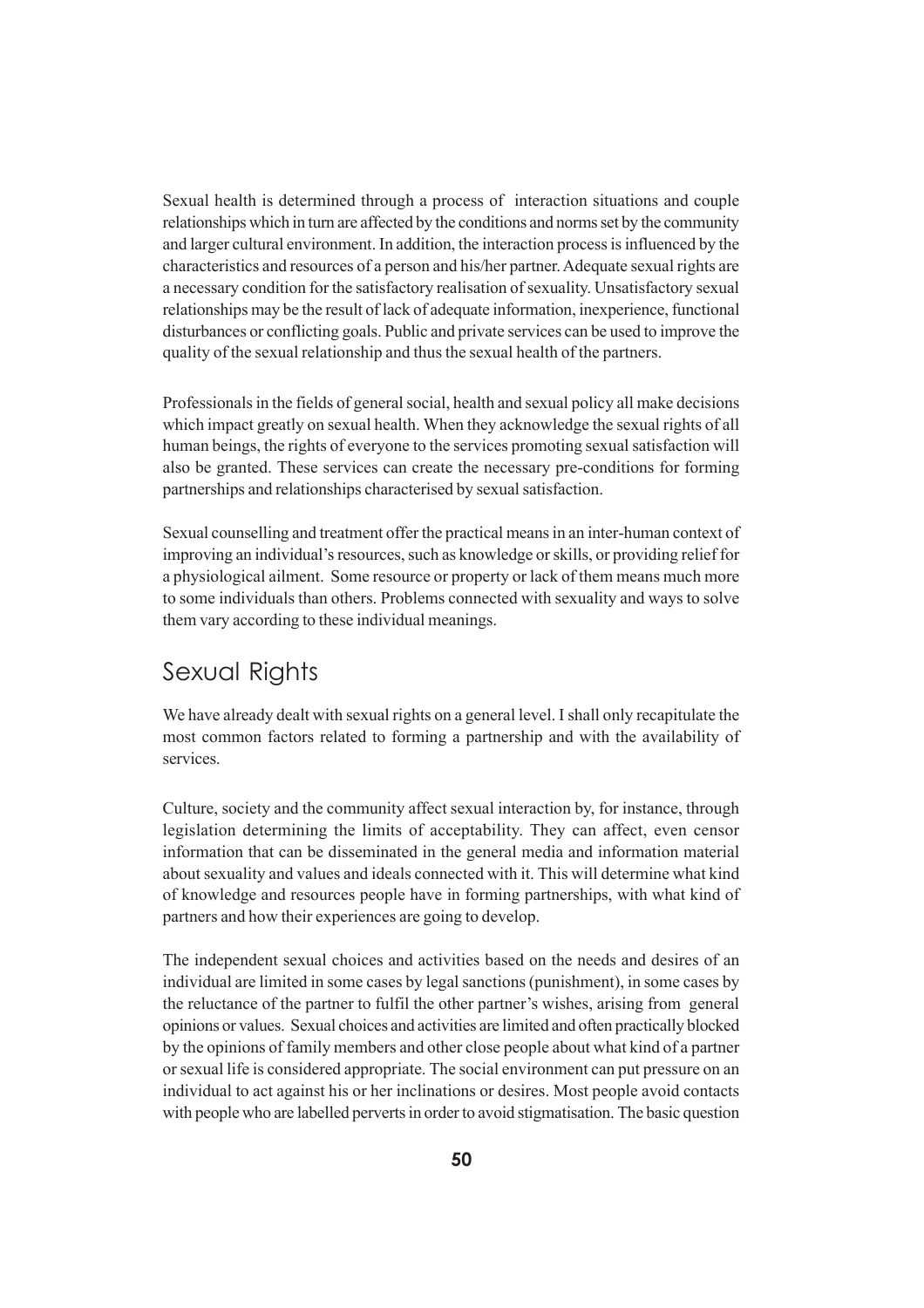is public acceptance or condemnation. In many individuals this can lead to totally avoiding the desired relationship.

The intimate social environment and the family also affect the quality of the relationship. From his or her environment the individual gets information, opinions and feedback to help him or her construct his/her self-esteem and interactive skills. When problems occur in the sexual life of an individual, there is reason to question if they have common points with the social network of the individual.

Each person ought to also respect the sexual rights of other people. The present-day discourse on sexual morality does emphasise negotiation and mutual understanding instead of judging the acceptability of single acts or inclinations. If consenting adults have formed a relationship and agree on what they want to experience, no sexual activity is to be condemned or considered a perversion. But if either one pressures or forces the other one to something against his/her own will, the right to sexual selfdetermination is violated and sexual health is damaged. The society attempts to save its members from these deeds.

Human beings have the right to obtain from the society services promoting sexual health. Everybody has the right to get the information, counselling and treatment he or she requires. This applies to both establishing and maintaining the relationship. These services can be used in various ways to promote and enrich the individual's resources for interaction and sexual satisfaction.

# Own Resources and Characteristics

The individual puts into practice his or her sexuality in relationships, the initiation and maintenance of which requires certain resources and characteristics. The more versatile and valued resources a person possesses, the easier it is for him or her to form relationships which provide mutual satisfaction. Humans are unequally endowed with resources. This inequality also relates to our sex appeal. This characteristic is affected by many of the resources we possess.

The resources often needed in promoting and sustaining sexual health will probably become most tangible in situations where one is looking for and selecting a partner. Looking at the characteristics people assign to their ideal partners in contact advertisements, some necessary conditions can be discerned which the partners are expected to fulfil. At the same time these are characteristics beneficial to good sexual health.

Age, size (length and height), physical appearance, health and a good physical condition are basic factors determining the desirability to form a relationship with a certain person. A high age can be a significant impediment in forming a relationship especially for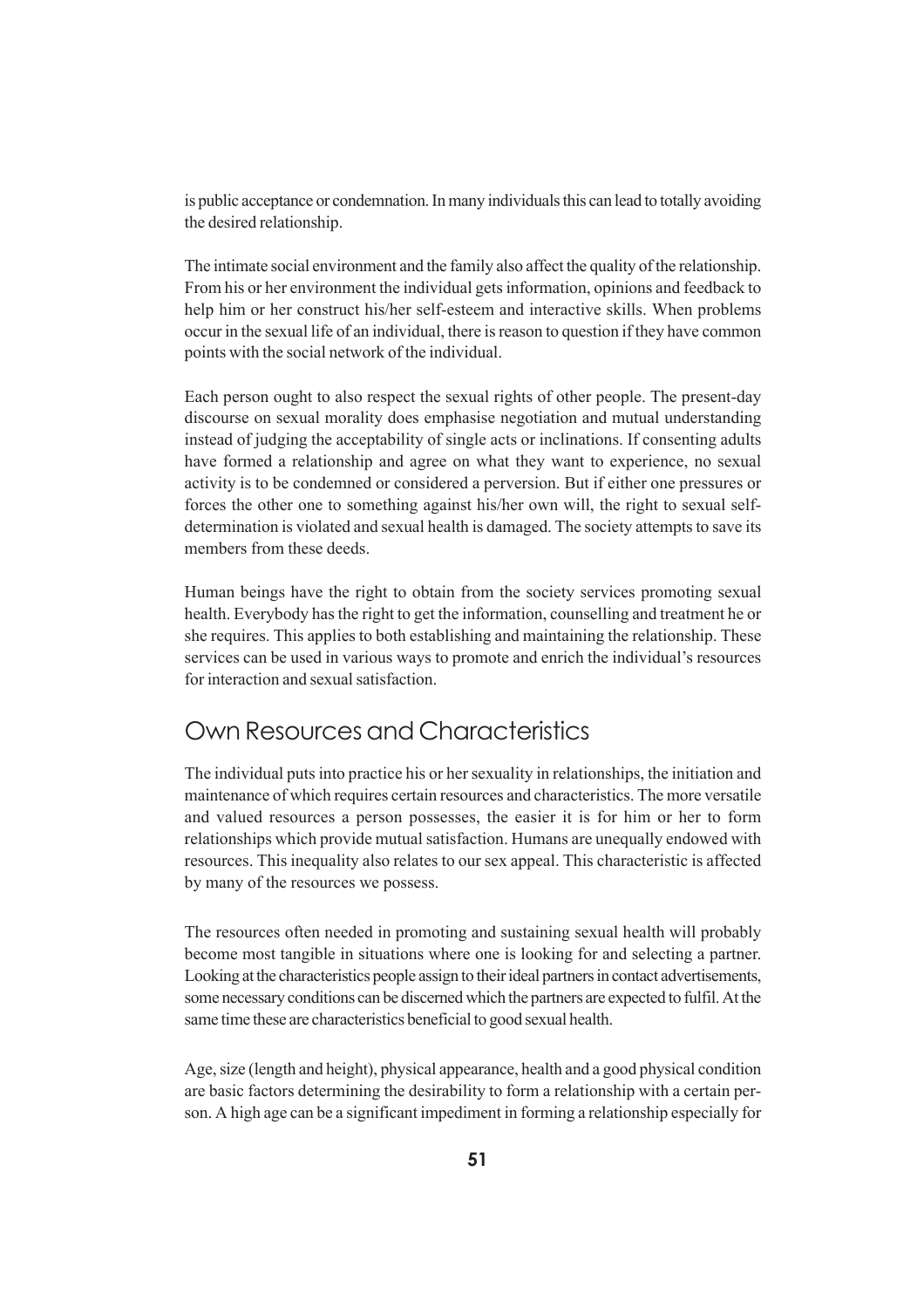women. Of course we cannot affect age. Also, many other expectations connected with partner selection are connected with the genetic-biological basic characteristics of the individual. Good genes are beneficial also in sexual health.

Human beings can control their weight, dress well and exercise. All these activities increase the possibility of initiating a desired relationship. Active physical exercise can also bring together partner candidates interested in the same kind of activities. Often birds of a feather flock together. On the other hand, the more a person comes into contact with different people, the more likely he or she is to meet a satisfactory partner. Thus, a mobile job and other travel opportunities increase a person's resources.

People have a tendency to be interested in and select partners who are in a way on the same level regarding these qualities. An exception to this is height, for women look for men who are typically about 10-15 centimetres taller than they are. The same kind of tendency is connected with self-esteem to a large extent: if a person feels the other one is for some reason on a "higher" level, he or she is reluctant to try to initiate a contact and views the approaches of the other one with suspicion. His or her self-esteem is not sufficiently high to be able to trust in the sincerity of the other one.

One factor challenging self-esteem is body-image. If a person feels overweight, he or she may lack confidence in his or her possibilities. Culture and the model world connected with it create, especially for women, totally unrealistic ideals which only a few feel they can ever attain. The result is a lot of plastic surgery, excessive body-building and weight loss, sometimes leading anorexia. Some persons try to shape their bodies by any means to meet the prevailing cultural ideals. If a person alienated with his or her body gives up, he or she may no longer take care of him/herself. This may be the beginning of a vicious circle difficult to break.

People search for partners who are sufficiently self-confident and independent to be able to voice and realise their own ideas and needs. Self-confidence is one of the most valued characteristics in the partner and simultaneously one of the most important factors promoting sexual health. To attain high self-confidence and to help build it in others is, unfortunately, difficult. When humans develop their resources and receive positive feedback, they also strengthen their self-confidence. Therefore, they can maintain some control in making choices instead of submitting to the choices of others.

From the point of view of sexual interaction and satisfaction, the opinions and beliefs about their skills as lovers affect the courage and versatility of peoples' sexual expression. Peoples' love-making skills can be improved with knowledge and guidance. If he perception of oneself is realistic, a good sexual self-esteem and positive feedback from partners can turn the growth curve of sexual health upward.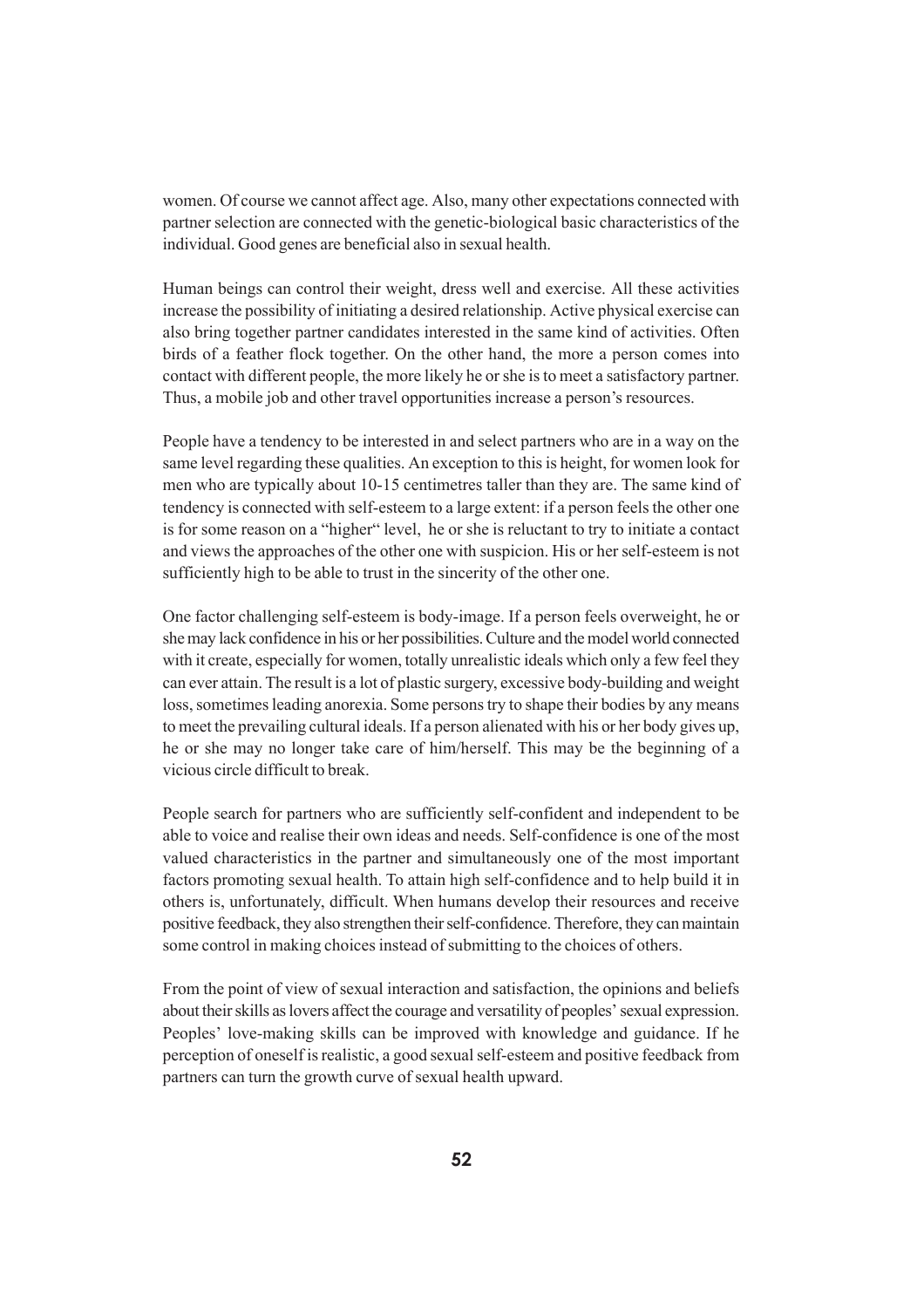People also increase their self-confidence by gathering economic, professional, cultural and social capital. People view each other on the basis of this accumulation and direct their interests towards a partner assessed to be suitable. Women especially often set as one condition of their interest that the partner should be on at least the same level regarding these resources and properties. Some people get their resources in childhood families while others accumulate them by studying, hard work, hobbies and other leisure activities.

A person's economic and social status and background affect his/her values and goals in life as well as his/her lifestyle and time use. They also determine how much importance and expression a person gives to factors enhancing sexual health in his/her life in general.

Part of the motives and their expressions concerning human coupling and sexual interaction is a result of values and lifestyles. Additionally, there is a basic sexual desire which regulates how much the person thinks about and needs sexual activities and how much time and other resources he or she uses to initiate and support new relationships and sexual activities in them. Desire is the potential for pleasure.

Desire also affects people's values and attitudes. The greater the sexual desire, the more importance he or she gives to sexual matters and the more liberal his or her attitudes are towards the initiatives and wishes of the partner. If a person succeeds in selecting a partner with a similarly strong desire and similar sexual liking, the preconditions for a mutually satisfactory sexual life are good.

Interaction skills significantly affect sexual health. An open and flexible communication is always advantageous in couple and sexual relationships. A person with good interaction skills is able to express him/herself and his/her wishes, listen to the other person and develop interaction skills with the partner. Interaction skills are crucial also when the situation demands the ability and courage to take care of one's own safety in sexual relationships. A person with interaction skills can discuss any subject in any situation and can defend him/herself in resolving disagreements. A person with good interaction skills knows how to touch his or her sexual partner both mentally and physically in the right way and at the right moment.

The development of interaction skills is especially important in promoting sexual health. A good lover provides more satisfaction to both him/herself and his/her partner. The skills needed in lovemaking can be developed with the help of written and visual educational material as well as counselling and guiding people in practical exercises. As knowledge and skills grow, so will also self-esteem. A good lover provides him/herself and the partner enjoyable sexual experiences and thus good sexual health.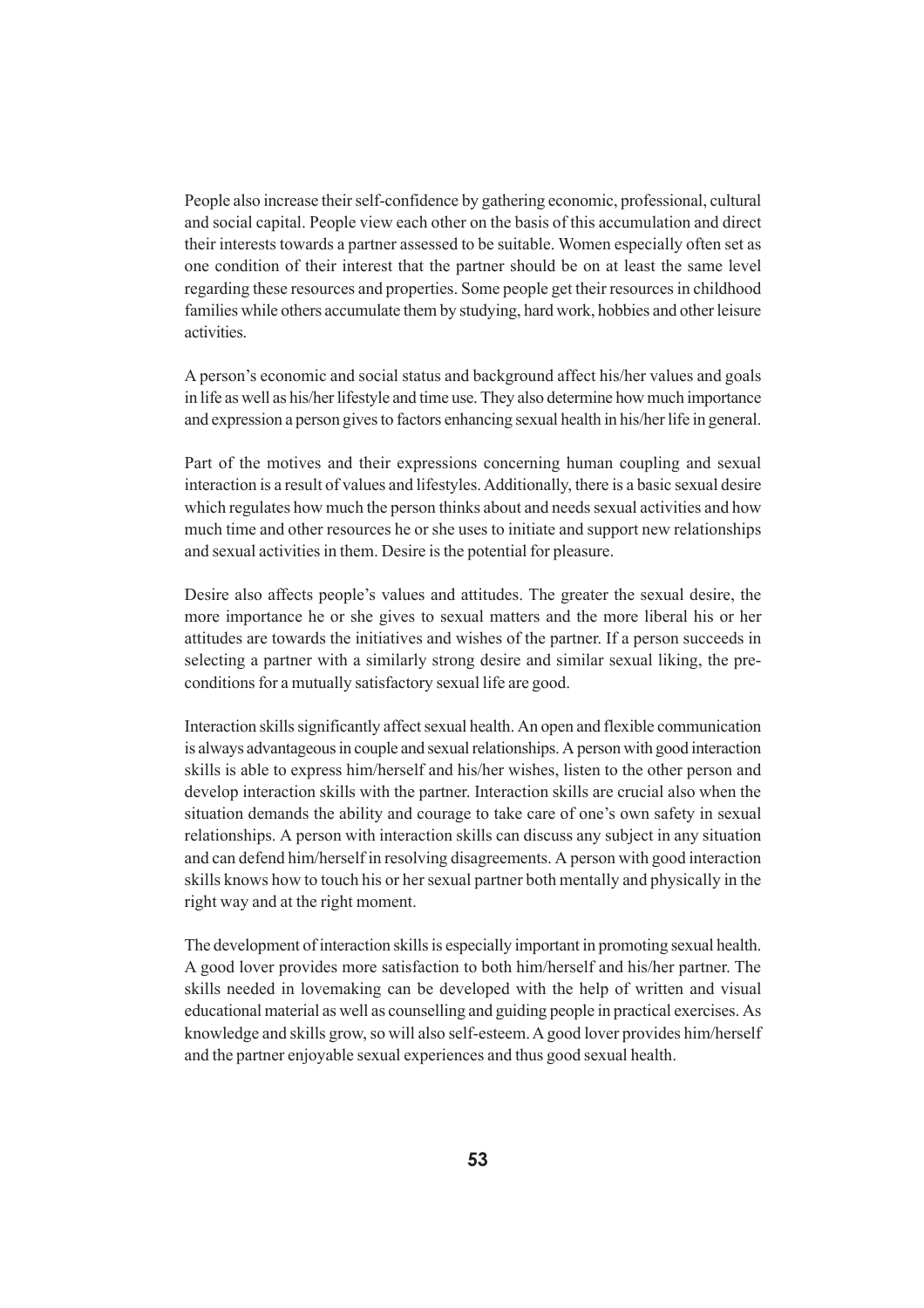## The Resources and Characteristics of the Partner

A human being will survive without partners, but would then miss many kinds of experiences that enrich life and make it easier. One can enjoy sexuality without a partner, but would then miss the physical and psychological satisfaction of a good relationship. There is a major difference already in one's own touch and the partner's touch.

Whether a person has a partner does not, of course, in itself produce good sexual health. The decisive factor is the quality of the interaction in the relationship developing with the partner. The characteristics and resources of the partner greatly influence the relationship interaction and whether it will have positive effects on the sexual health of its partners.

A partner can greatly enhance the sexual health of a person when he or she brings to the relationship a lot of various resources and valued characteristics. A desired partner gives a person inspiration and motivates him or her to display his or her best sides. In the worst case the relationship is destructive and tiring fighting and bitterness block the positive experiences of nearness.

It is important that the partner fulfils person's expectations and desires of a good sex partner. In an ideal case the partner has similar desires, he or she is pleasant, knowledgeable, equally desirous, as well as ready to meet the partner's sexual expectations. A good partner is a person who is easy and comfortable to be with, who makes it possible to discuss anything that comes to mind, and who inspires you to want to satisfy his/her sexual wishes. In this type of situation a couple interacts co-operatively for a mutually satisfying experience.

One of the most important resources of a partner is his/her ability to arouse desire and lust. The wonder which awakens the sleeping prince or princess is repeated over and over. There can be something inexplicable but also irresistible in this characteristic. A captivating partner can help one forget inhibitions and fears as well as everyday problems confusing one's mind.

Sometimes the good characteristics and interaction skills of the partner remain unutilised. This happens in long-term relationships in which both or one of the partners have lost their interest in the relationship. A partner could have felt almost perfect in the beginning but his or her attraction has passed with years and another man or woman may have began to feel more tempting In this situation the person is not ready to invest all of his or her resources in the previous relationship but may invest them somewhere else. This creates a crisis, the solution of which requires clarification of the basic motivation of the relationship and looking at the partner from a new and, in a way, from an outsider's perspective.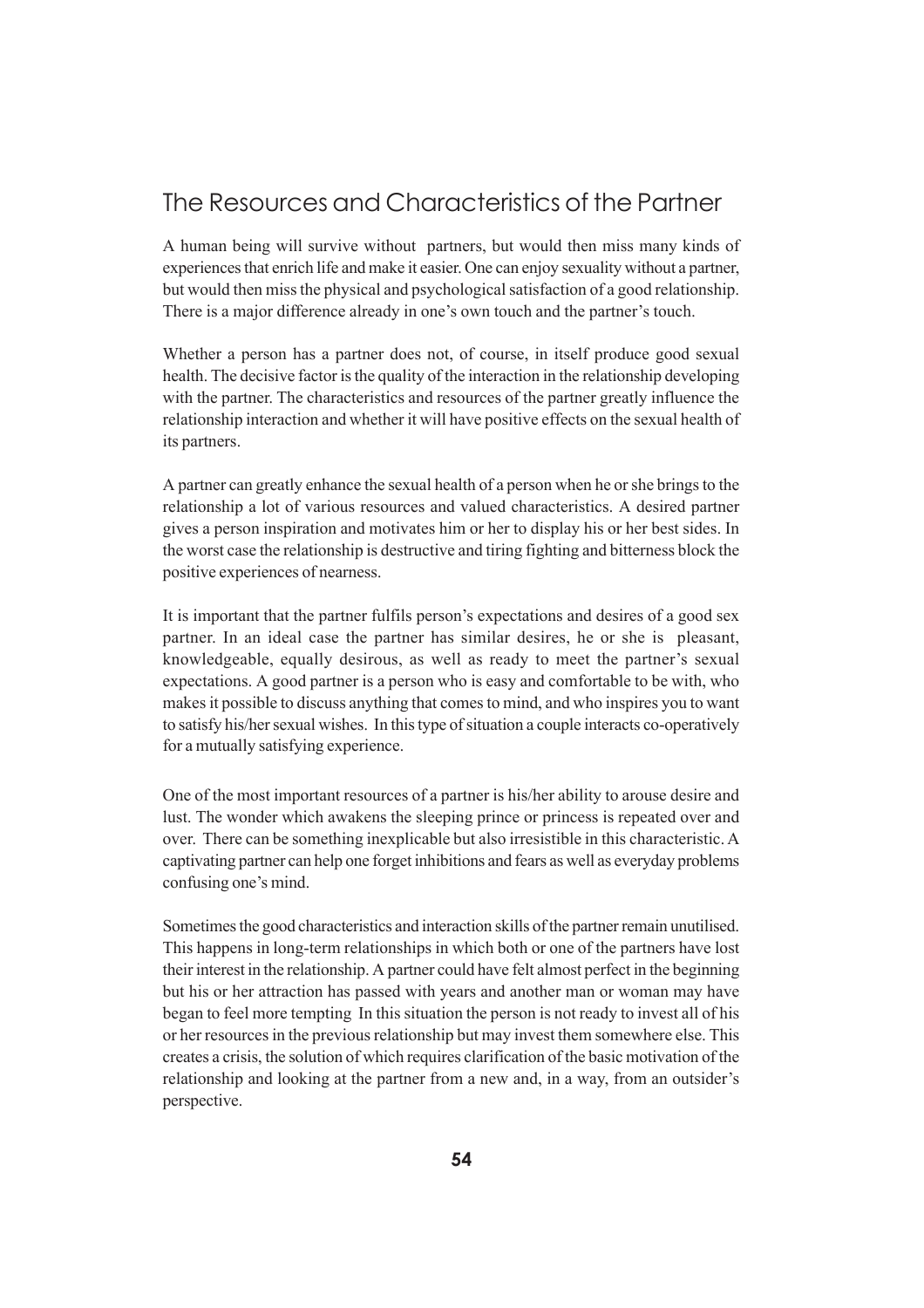In the same way that one's own resources can accumulate, the sexual health of the people in a relationship can be improved by increasing the resources of a partner. A partner can increase his or her knowledge and skills both in lovemaking and interaction in the couple relationship. The motivation of a partner can be raised by taking a greater interest in him or her and using more advanced skills with him or her. Desire breeds desire and love breeds love. They also help patch up the possibly failing self-esteem of a partner.

## The Quality of the Relationship

One of the basic factors of sexual health is a relationship which adequately meets one's expectations. These expectations can vary greatly according to one's life situation and earlier experiences. Some seek in their lives excitement and ecstasy from casual relationships while others feel they can realise their sexuality only after a marriage which has lasted for years. One person gets satisfaction from excitement and the unknown while another only from familiarity and safety. From the point of view of sexual health any kind of relationship can be good if the person involved feels he or she is acting freely and getting full satisfaction from the relationship.

In most cases one of the pre-conditions for a satisfactory relationship is adequate stability and permanence. In a longer relationship people learn to find forms of sexual interaction which give satisfaction to both partners. Many get the courage to express sexual ideas and fantasies only after a relationship has lasted for months or years (even if then). Confidence in a partner can grow only gradually.

For most people a lasting relationship is the first thorough-going trip to the roots of one's own sexuality and desire. Some women develop the courage to fully embrace pleasure only after a self-examination of years or even decades. On the other hand, some men are ashamed of their ability to perform sexually because they feel inadequate. An eager and skilful partner is a crucial help along this trip.

In addition to the permanence of the relationship, sexual satisfaction in both sexes is determined by the regularity of sexual life. Sometimes sexual encounters even in a permanent relationship remain casual or periodical. Although the encounters were satisfactory, they do not necessarily provide an adequate basis for sexual health. The sexual health of both partners can be positively affected by increasing the frequency of sexual interactions.

There are a number of reasons why the sexual relationship of two individuals becomes dysfunctional or why it does not feel to be functioning after a promising beginning. These are caused by changes in the resource balance of the partners. It is possible that one of the partners has strengthened his or her resources while the other one seems to